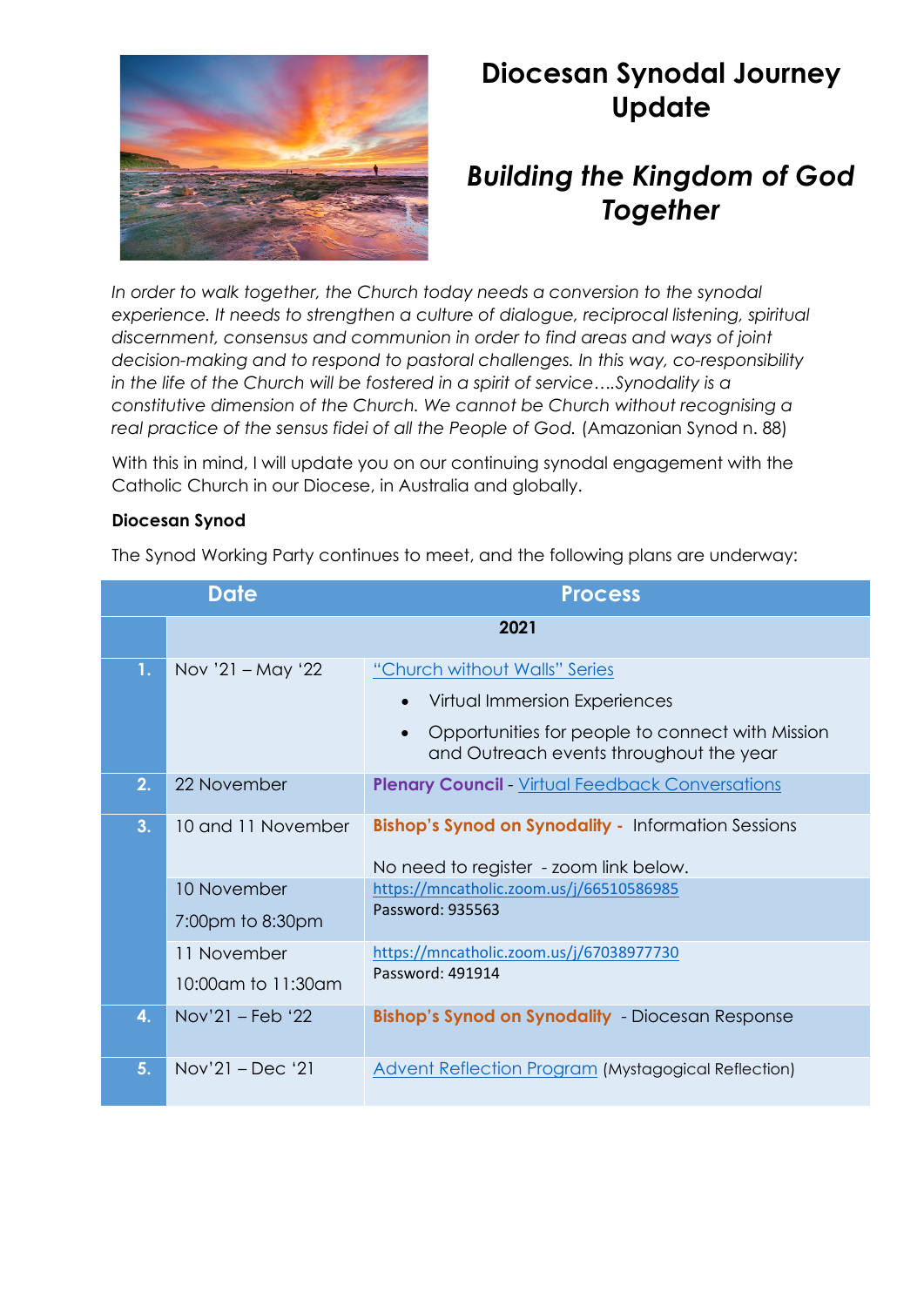|                    |                       | 2022                                                                           |
|--------------------|-----------------------|--------------------------------------------------------------------------------|
| $\boldsymbol{6}$ . | Feb '22               | Expression of Interest for Members of Synod - (Interested                      |
|                    |                       | People)                                                                        |
| 7.                 | Feb '22               | <b>Plenary Council</b> - Continuing Conversations                              |
| 8.                 | March '22 - April '22 | Lenten Reflection Program                                                      |
|                    |                       | Five Foundations (Mystagogical Reflection)                                     |
| 9.                 | Pentecost             | Launch of Five Foundation Synod Spiritual Conversations                        |
|                    | 5 June '22            | (Virtual and face-to-face)                                                     |
| 10.                | $4 - 9$ July '22      | <b>Plenary Council</b> Second General Assembly                                 |
| 11.                | Nov' $21 - 22$        | "Hearing the voices" Series - engaging with people from<br>diverse communities |
| 12.                | <b>TBC</b>            | Diocesan Gathering (Liturgical and Social)                                     |

### **Plenary Council**

At the beginning of October, Bernadette Gibson, Helen Belcher and Fr Andrew Doohan participated in the First General Assembly of the Fifth Plenary Council of Australia, while at the same time, many of us engaged remotely. About 70 people from across our diocese joined them beforehand in Plenary Council Conversations around the six themes and 16 questions, which formed the Plenary Council agenda:

- 1. Conversion
- 2. Prayer
- 3. Formation
- 4. Structures
- 5. Governance
- 6. Institutions

Over the coming weeks the fruits from this First General Assembly will be shared with the Catholic community.



On 22 November Bernadette, Helen and Fr Andrew will provide us with feedback about the Plenary Council. [Registration is now](https://www.eventbrite.com.au/e/plenary-council-virtual-feedback-conversations-tickets-202627834307)  [open.](https://www.eventbrite.com.au/e/plenary-council-virtual-feedback-conversations-tickets-202627834307)

In February a series of study, discernment and feedback conversations will be held, regarding the draft Plenary Council documents.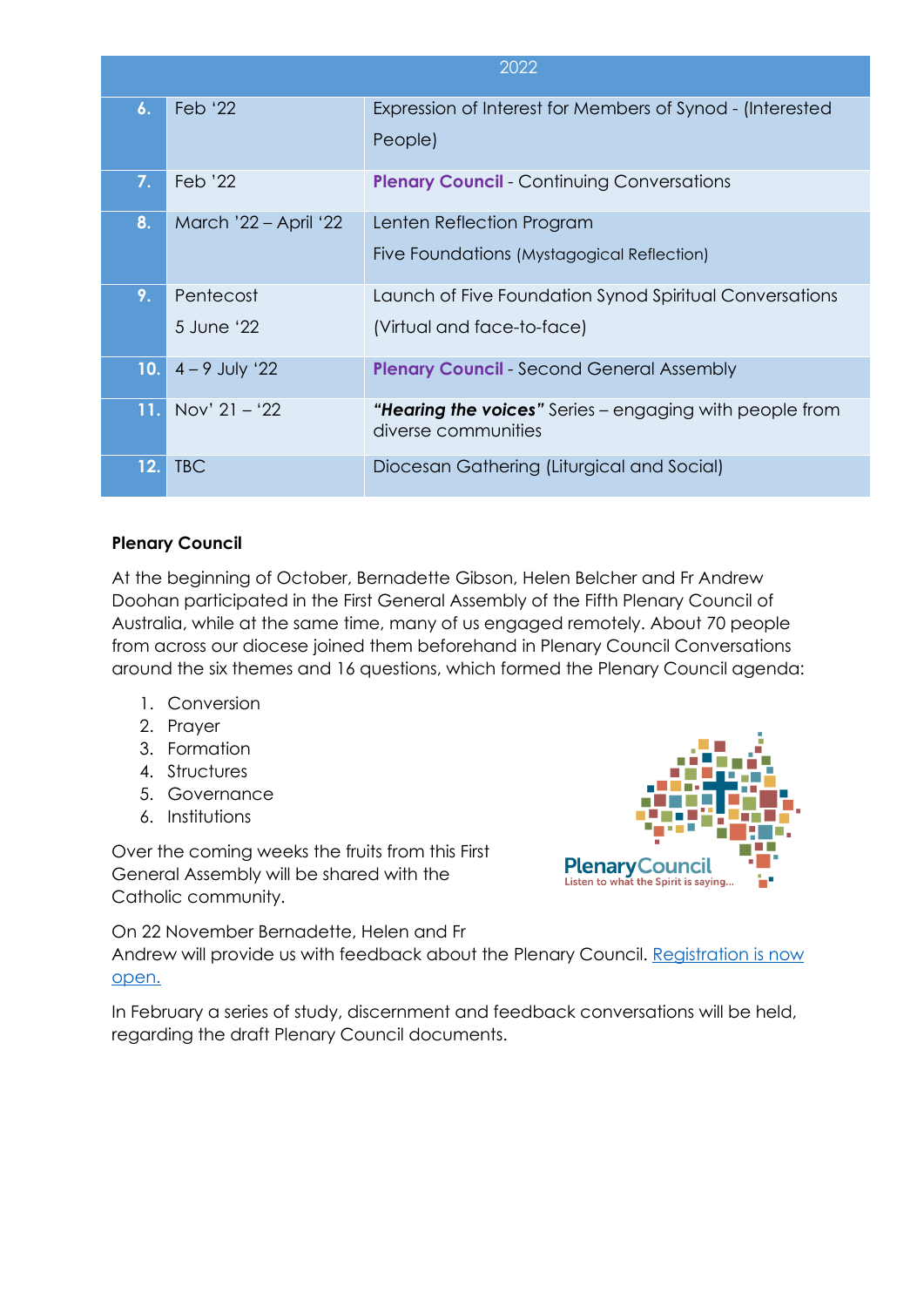#### **Bishop's Synod on Synodality**

In March 2020, Pope Francis announced that the theme for the XVI Ordinary General Assembly of the Synod of Bishops would be "For a Synodal Church: Communion, Participation and Mission".

The journey towards the celebration of the Synod in October 2023 was opened at the beginning of October 2021 in Rome, and subsequently in each particular Church.

Pope Francis invites the entire Church to reflect on a theme that is decisive for its life and mission: "It is precisely this path of synodality which God expects of the Church of the third millennium. This journey, which follows in the wake of the Church's 'renewal' proposed by the Second Vatican Council, is both a gift and a task."



A video, documents, and a response button can be found on: <https://www.catholic.org.au/synodalchurch>

Information sessions about this will be conducted virtually on Wednesday 10 November, 7pm to 8.30pm and on Thursday 11 November, 10am to 11.30am.

It is anticipated that individuals will engage in reflecting, sharing, and responding. Follow the [Individual Reflection Guide.](https://www.catholic.org.au/images/BishopsSynod_-_Individual_Reflection_Guide.pdf) Submissions are invited via the website by 17 December.

Our 10-page final diocesan contribution is due to the National Centre for Pastoral Research by 28 February, 2022.

You are invited to pray the following prayer for the Bishop's Synod:

#### **As we embrace this Synodal Process, this prayer invites the Holy Spirit to be at work in us so that we may be a community and a people of grace.**

We stand before You, Holy Spirit, as we gather together in Your name.

With You alone to quide us, make Yourself at home in our hearts; Teach us the way we must go and how we are to pursue it.

We are weak and sinful: do not let us promote disorder. Do not let ignorance lead us down the wrong path nor partiality influence our actions.

Let us find in You our unity so that we may journey together to eternal life and not stray from the way of truth and what is right.

All this we ask of You, who are at work in every place and time, in the communion of the Father and the Son, forever and ever.

Amen.